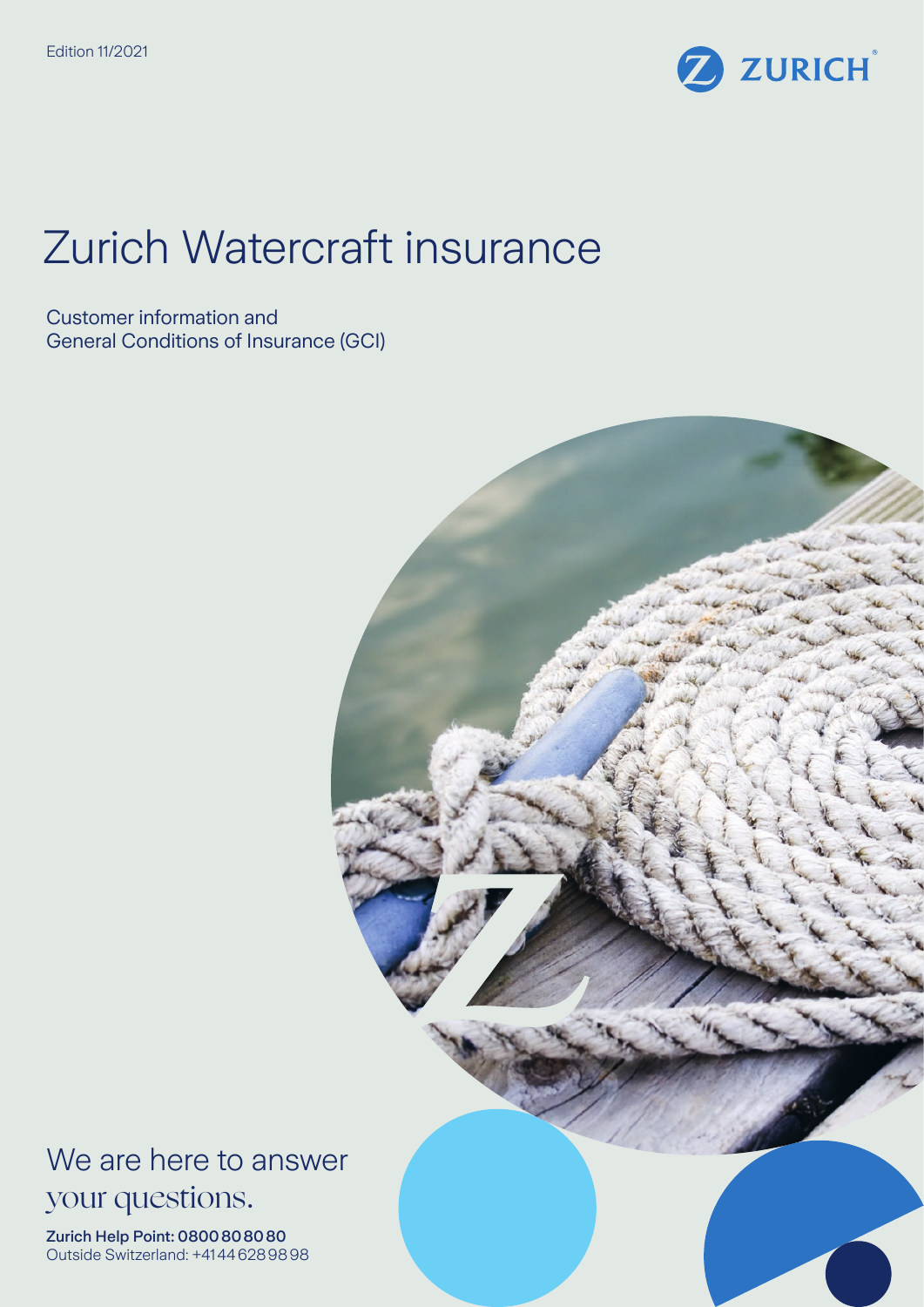# Table of Contents

| Art.                        |                                                                                                                             | Page |
|-----------------------------|-----------------------------------------------------------------------------------------------------------------------------|------|
| <b>Product overview</b>     | 3                                                                                                                           |      |
| <b>Customer information</b> | 4                                                                                                                           |      |
|                             | <b>General Conditions of Insurance (GCI)</b><br><b>Edition 11/2021</b>                                                      | 5    |
|                             | <b>Common Provisions</b>                                                                                                    | 5    |
| $\mathbf{1}$                | Contractual basis and applicable law                                                                                        | 5    |
| 2                           | Period of coverage                                                                                                          | 5    |
| 3                           | <b>Territorial scope</b>                                                                                                    | 6    |
| 4                           | Payment of premiums and adjustment<br>of contract                                                                           | 6    |
| 5                           | Responsibilities at the stationary location<br>and in the case of transports with respect<br>to accidental damage insurance | 6    |
| 6                           | Obligations in the event of a claim                                                                                         | 7    |
| 7                           | Consequences of breach of contract                                                                                          | 7    |
| 8                           | Termination in the event of a loss                                                                                          | 7    |
| 9                           | Assignment of claims                                                                                                        | 7    |
| 10                          | Place of Jurisdiction                                                                                                       | 7    |
| 11                          | Economic, trade and financial sanctions                                                                                     | 7    |
|                             | Third party liability insurance                                                                                             | 8    |
|                             | 101 Scope of insurance                                                                                                      | 8    |
| 102 Insured persons         |                                                                                                                             |      |
| 103 Insurance benefits      |                                                                                                                             |      |
| 104 Exclusions              |                                                                                                                             |      |
| 105 Recovery                |                                                                                                                             |      |

|                                                   | Page                                                                                                                                                                                                                                                                              | Art.                                     | Page                                      |
|---------------------------------------------------|-----------------------------------------------------------------------------------------------------------------------------------------------------------------------------------------------------------------------------------------------------------------------------------|------------------------------------------|-------------------------------------------|
|                                                   | 3                                                                                                                                                                                                                                                                                 | <b>Accidental damage insurance</b>       | 9                                         |
|                                                   | $\overline{\mathbf{4}}$                                                                                                                                                                                                                                                           | 201 Insured property                     | 9                                         |
|                                                   | 5                                                                                                                                                                                                                                                                                 | 203 Insurance benefits<br>204 Deductible | 9<br>10<br>11                             |
|                                                   | 5                                                                                                                                                                                                                                                                                 | 205 Premium based on loss experience     | 11                                        |
| Contractual basis and applicable law              | 5                                                                                                                                                                                                                                                                                 | 206 Exclusions                           | 12                                        |
| Period of coverage                                | 5                                                                                                                                                                                                                                                                                 | <b>Accident insurance</b>                | 13                                        |
| Payment of premiums and adjustment<br>of contract | 6                                                                                                                                                                                                                                                                                 | 302 Insured accidents                    | 13<br>13                                  |
| Responsibilities at the stationary location       |                                                                                                                                                                                                                                                                                   | 303 Insurance benefits<br>304 Exclusions | 13<br>14                                  |
| to accidental damage insurance                    | 6                                                                                                                                                                                                                                                                                 | 305 Over-occupied watercraft             | 14                                        |
| Obligations in the event of a claim               | 7                                                                                                                                                                                                                                                                                 | 306 Offsetting liability claims          | 14                                        |
| Consequences of breach of contract                | 7                                                                                                                                                                                                                                                                                 | <b>Glossary</b>                          | 15                                        |
|                                                   | Art.<br><b>Product overview</b><br><b>Customer information</b><br><b>General Conditions of Insurance (GCI)</b><br><b>Edition 11/2021</b><br><b>Common Provisions</b><br>Territorial scope<br>and in the case of transports with respect<br>Taunsin atian in the a contract a lage | 6                                        | 202 Insured events<br>301 Persons insured |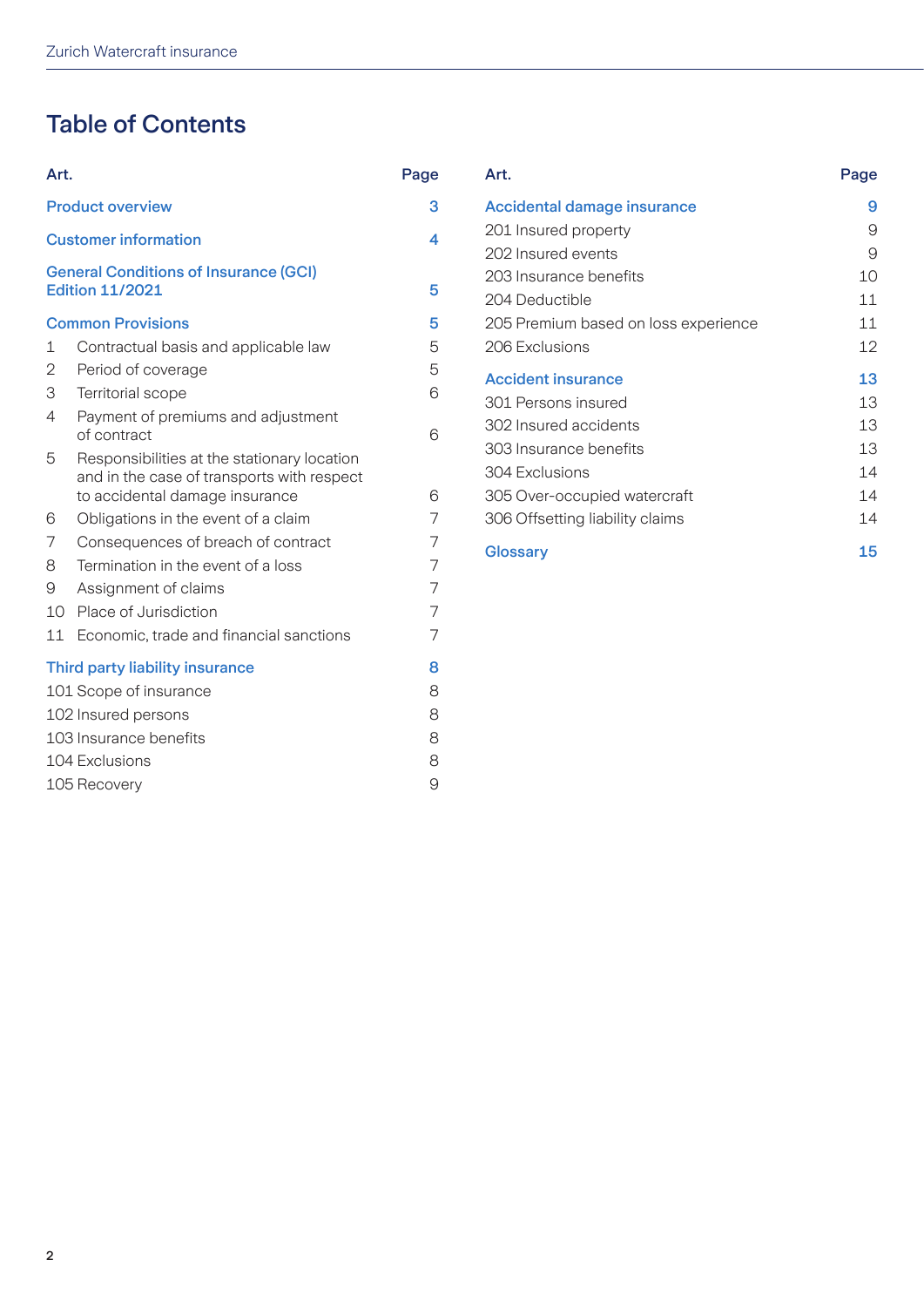## <span id="page-2-0"></span>Product overview

| <b>Benefits</b>                                                          |                     |               |
|--------------------------------------------------------------------------|---------------------|---------------|
| Third party liability insurance                                          |                     |               |
| Third party liability                                                    |                     |               |
| Coverage for gross negligence liability                                  |                     |               |
| Accidental damage insurance                                              |                     |               |
| Forcible damage (collision)                                              |                     |               |
| Coverage for gross negligence collision                                  |                     |               |
| Theft                                                                    |                     |               |
| Fire                                                                     |                     |               |
| Glass                                                                    | Comprehensive cover | Partial casco |
| Natural hazards on land                                                  |                     |               |
| • in case of lying idle on water                                         |                     |               |
| • on water                                                               |                     |               |
| <b>Accident insurance</b>                                                |                     |               |
| Death, disability, daily allowance, hospital allowance, medical expenses |                     |               |

Optional coverage modules - Not insurable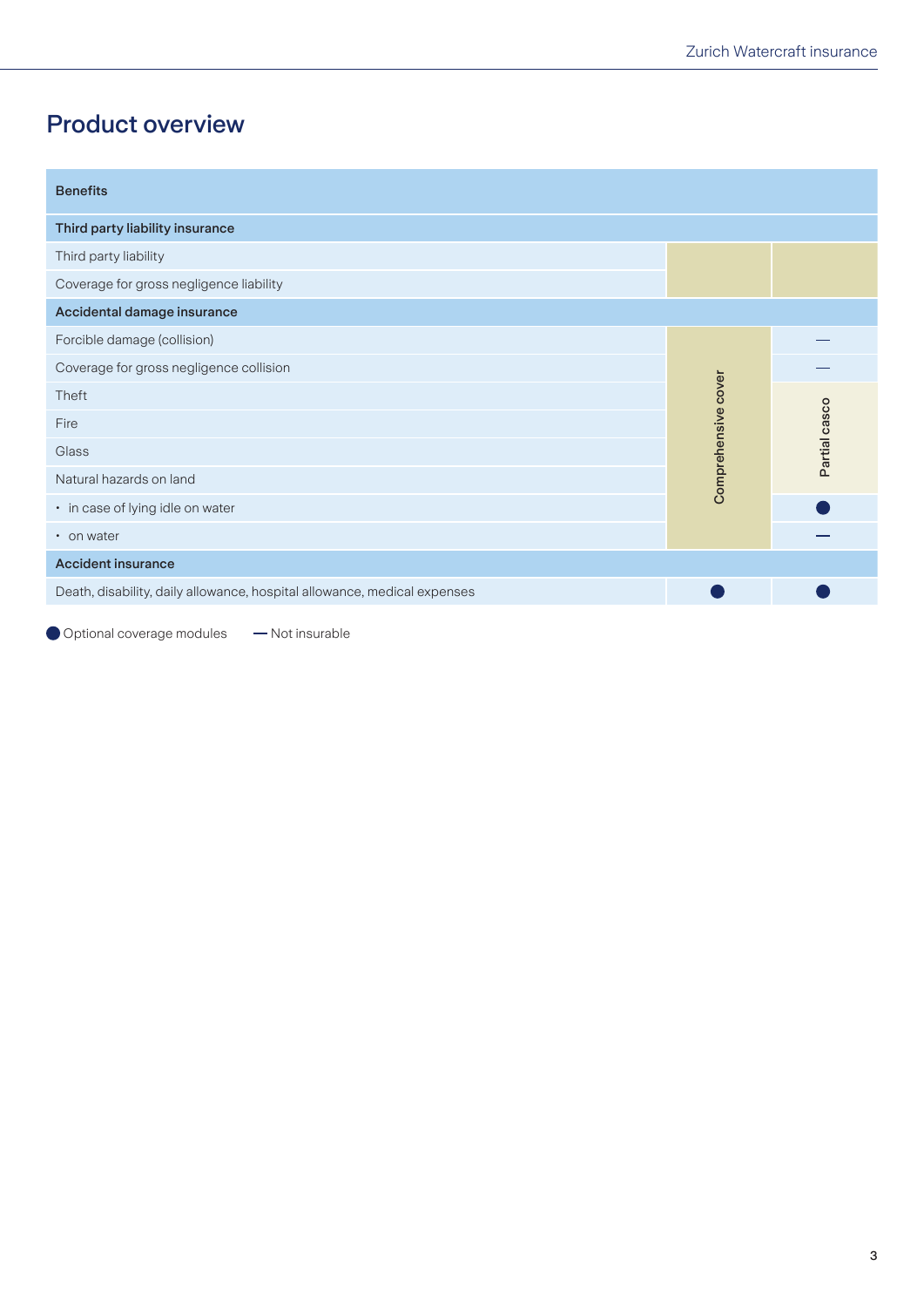### <span id="page-3-0"></span>Customer information

The following customer information provides an overview of the insurance company and the main content of the insurance contract. The rights and obligations of the contracting parties are derived definitively from the contract documents (application/offer, policy, insurance conditions), and the applicable laws, particularly the Swiss Federal Law on Insurance Contracts (ICA).

After acceptance of the proposal/offer the Policyholder will be issued with a policy, the contents of which will reflect the proposal/offer.

### Who is the insurer?

Zurich Insurance Company Ltd, which has its main office at Mythenquai 2 in 8002 Zurich (Zurich), and is supervised by FINMA, the Swiss Financial Market Supervisory Authority (Laupenstrasse 27, 3003 Bern).

### Which risks are insured and what is the scope of the insurance coverage?

The insured risks and the scope of the insurance coverage follow from the contractual documents and are restricted by the exclusions listed there.

The following insurances essentially protect against the following risks or include the following benefits (in each case within the scope of the agreed sums insured):

- Third party liability insurance: Provides coverage if third parties assert claims against the insured person for personal injury or property damage arising from the use of the insured watercraft and these claims are based on statutory liability provisions. Pays justified claims and defends against unjustified claims.
- Accidental damage insurance: Pays for damage to the insured watercraft that occurs against the policyholder's will, e.g.due to theft, fire, glass and natural hazards on land (partial casco) or – if additionally agreed – for damage caused by sudden, violent external influences, e.g.as a result of an accident caused by you (collision). Collision damage and partial casco damage together make up a comprehensive insurance.
- Accident insurance: Provides the agreed compensation (sum insured, daily allowance, reimbursement of medical expenses) in the event of accidents that the policyholder has while using the insured watercraft or during the provision of assistance to persons in other watercrafts.

Important exclusions include damages:

- to the insured watercraft due to wear and tear and similar damages (operational damages);
- if, at the time of the accident, the driver has a blood alcohol level of 1.6‰ or more or is unfit to drive;
- in connection with the intentional or attempted commission of criminal offences and misdemeanors;
- arising from warlike events, violations of neutrality, revolution, rebellion, or damages in the event of civil unrest (acts of violence at riotous assemblies, riots or disturbances);
- in the event of earthquakes, volcanic eruptions or damages resulting from nuclear stations or devices;
- if, journeys are not permitted by law or not allowed by the authorities.

#### Is the insurance on a fixed-sum/indemnity basis?

In principle, this insurance provides insurance on an indemnity basis. The loss that arose out of the insured event is decisive for justifying and determining the amount of the insurance benefits. Accident insurance makes an exception, as the coverage modules such as death, disability, daily allowance, hospital allowance provide insurance on a fixed-sum basis; the loss that arose out of the insured event is not decisive for the remittance and amount of the insurance benefits. The benefits can be provided in addition to other benefits.

### Which premium is due?

The premium amount due depends on the insured risks and the desired level of insurance coverage. The contractual documents include all information about premiums and any applicable fees (e.g., taxes or payment in installments). The premium must be paid at the beginning of the insurance period, unless the contractual documents stipulate another term or the premium invoice specifies a later due date.

Zurich can adjust the premium and the insurance conditions for a new insurance year. In this case, the policyholder has a right to terminate the insurance policy according to the insurance conditions.

### Which other obligations does the Policyholder have?

The insurance conditions and the ICA determine the obligations. Important obligations are, for example:

- Reporting if a declared fact has changed;
- Reporting an insured event (notification of claim) to Zurich immediately by telephone at 0800808080 or +41446289898 when calling from outside Switzerland or in writing;
- Collaboration during clarifications (in the event of a loss, in the event of changes in risk, etc.);
- Looking after insured property and protecting it through suitable measures;
- Making sure to minimize the damage and not recognize any claims.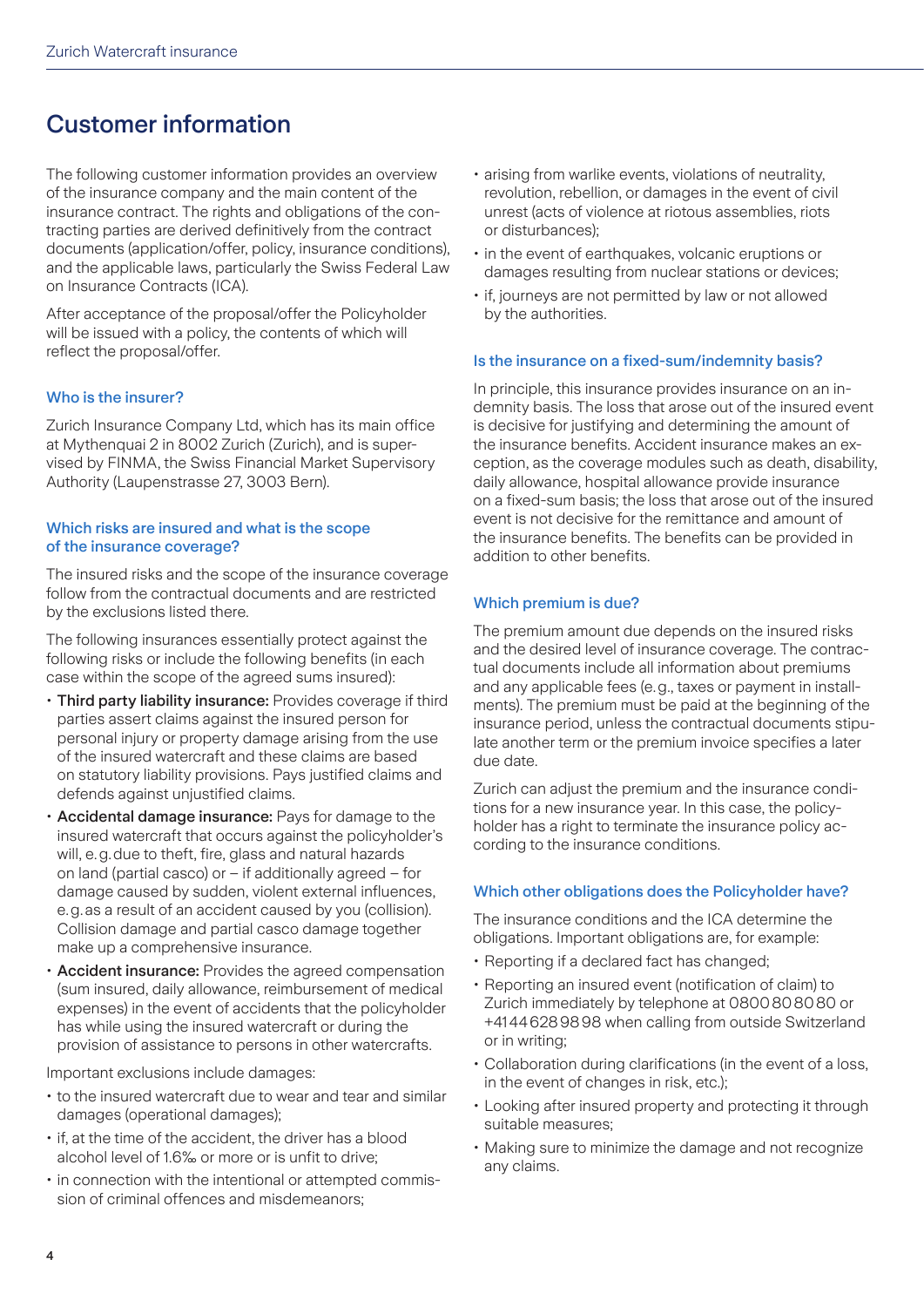### <span id="page-4-0"></span>When does insurance coverage begin and when does it end?

The insurance begins on the day stated in the proposal/ offer or in the policy itself. The insurance coverage applies to damage that are caused after the beginning of the insurance and before the end of the contract.

If an insurance certificate has been issued, Zurich will provide provisional insurance coverage in accordance with applicable law or the terms of contract until the policy is issued.

The contract is generally terminated by way of ordinary termination. This form of termination is possible until no later than 3 months before the expiration of the contract or, if so agreed or legally stipulated, the insurance year. If the contract is not terminated, it shall be automatically extended for an additional year. Limited-period contracts without a renewal clause end automatically on the day specified in the application/offer or policy.

The insurance conditions and the ICA contain other possible termination options.

### Can the contract be revoked?

The policyholder may revoke their application to conclude the contract or the declaration to accept it in writing or in another form that makes it possible to provide proof in text form (e.g., by sending an email) within 14 days. The policyholder shall have complied with the deadline if they give notice of cancellation to Zurich on the last day of the cancellation period or post the notice of cancellation on this day.

### How does Zurich handle personal data?

Zurich processes data relating to natural persons (personal data) in connection with the conclusion and the performance of contracts and for other purposes. More information on this processing (inter alia the purposes, the data recipients, the storage and the rights of the data subjects) can be found in the privacy policies of Zurich. This privacy policy can be accessed at www.zurich.ch/data-protection or obtained by contacting Zurich Insurance Company Ltd, Data Protection, PO box, 8085 Zurich, datenschutz@zurich.ch.

### Does the broker receive remuneration?

In the event that a third party, such as an independent broker, represents the interests of the policyholder in relation to the conclusion of or advice about this insurance contract, Zurich may remunerate this third party in consideration of their activities on the basis of an agreement. The policyholder may request any specific information in this regard from the third party, if so desired.

### Prompt assistance and advice is also available by calling us toll-free at 0800808080 (or +41446289898 when calling from outside Switzerland) – worldwide and around the clock.

To ensure optimal service, we record all customer service center calls.

In the event of differences the original German version of these General Conditions and Terms of Insurance shall prevail.

# General Conditions of Insurance (GCI) Edition 11/2021

### Common Provisions

### Art.1

### Contractual basis and applicable law

The rights and obligations of the parties to the contract and the scope of the insurance are stipulated in the policy, the General Conditions of Insurance (GCI) and any special conditions. A full product overview can be found on Page 3.

This contract shall be governed by Swiss law, including particularly the provisions of the Swiss Federal Law on Insurance Contracts (ICA) and the provisions of the Federal Inland Waterways Act (BSG and regulations) shall apply.

For Policyholder with residence or registration in the Principality of Liechtenstein, the mandatory provisions of Liechtenstein Law shall take precedence in the event of deviations.

The following types of use are only insured if this has been expressly agreed and is specified in the policy:

- Commercial transport of passengers or goods,
- Commercial rental.

### Art.2 Period of coverage

The insurance shall commence on the day which is specified in the policy and applies to damage caused during the term of the contract.

If an insurance certificate has been issued, Zurich shall provide provisional insurance coverage, until receipt of the policy:

• For liability claims in accordance with the legal minimum insurance amount,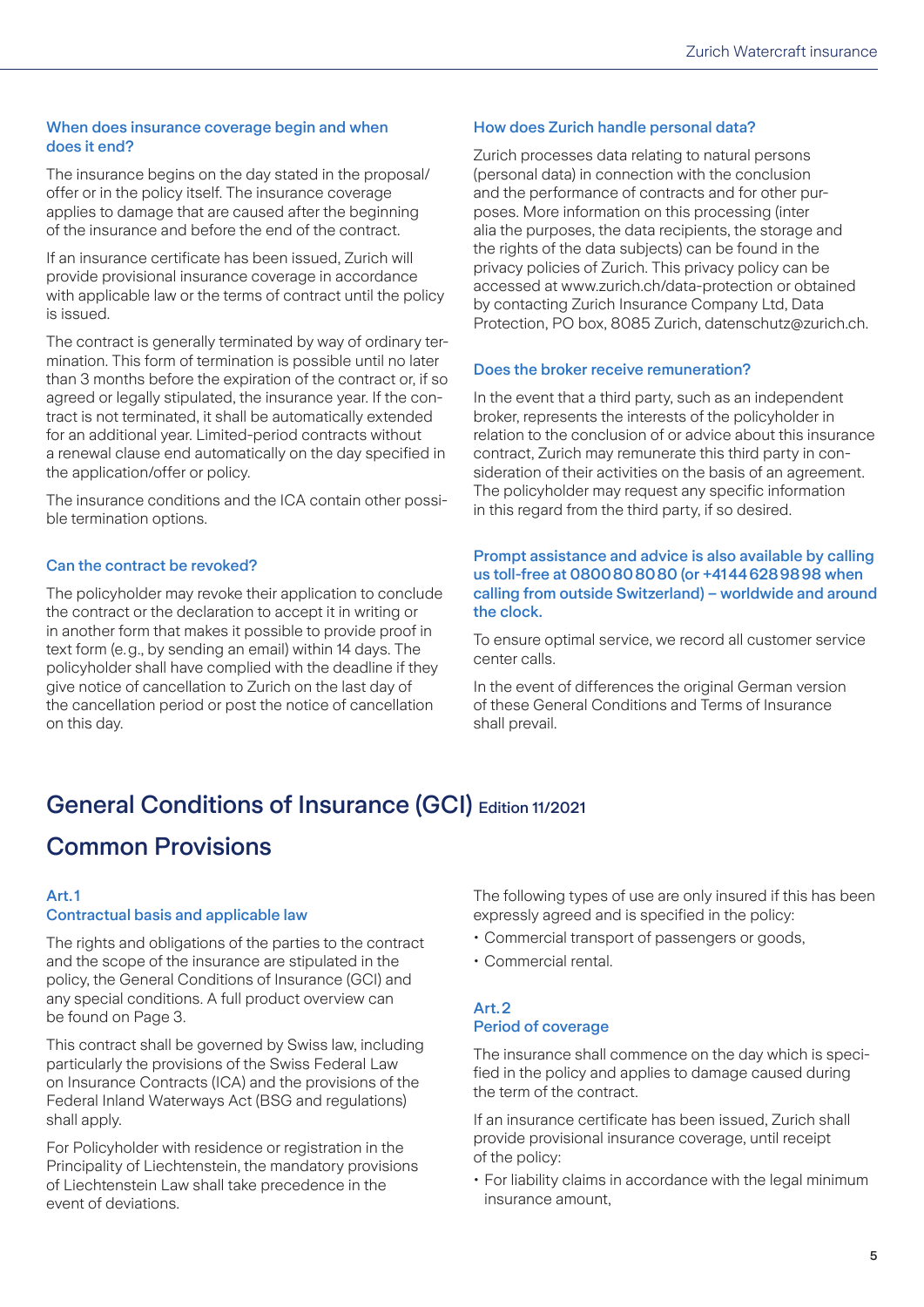<span id="page-5-0"></span>• In the accidental damage insurance and accident insurance in accordance with the signed application received by Zurich for a maximum duration of four weeks after the registration date. However, indemnity shall be limited to CHF 100,000.

If an application is rejected, the provisional insurance coverage shall expire three days after the notification of rejection has been sent to the policyholder. Until the insurance coverage expires the premium is owed on a pro rata basis.

If a period of insurance of more than three years has been agreed, the contract may be terminated at the end of the third or each subsequent year by giving three months' notice in writing or in another form that makes it possible to provide proof in text form (e.g., by sending an email). If notice of termination of contract is not served, then it shall be renewed automatically for one year. Notice of termination shall be deemed to have been served in good time if the other party to the contract receives the notice not later than the last day before the three month period begins. Termination applies to all insurance cover provided under the policy unless specified otherwise. Where an insurance period of less than one year has been agreed, the contract ends on the date specified in the policy.

### Art.3 Territorial scope

The geographic scope includes all European countries with the exception of Belarus, Moldavia, Ukraine, the Russian Federation, Georgia, Armenia, Azerbaijan and Kazakhstan.

The insurance is valid on land and inland waters while the watercraft is in motion, standing still or being transported.

If also agreed in the policy, the insurance shall cover the coastal waters of the countries in the scope for up to 12 nautical miles from the coastal section.

The insurance shall lapse if the owner gives up his/her residence in Switzerland or the Principality of Liechtenstein and takes up residence in another country (with the exception of the Principality of Liechtenstein); such lapse shall take effect as soon as the insured watercraft is registered abroad or the owner obtains a flag certificate there, but not later than at the end of the year of insurance in which the move takes place.

### Art.4

### Payment of premiums and adjustment of contract

### 4.1 Premium basics

The premium is based on the stipulated scope of insurance and the facts (material facts) given by the policyholder with regard to the insured persons and the watercraft. If one of these material facts should change, Zurich must be notified immediately in writing or in another form that makes it possible to provide proof in text form (e.g., by sending an email). In the event of a change in risk,

Zurich shall consider adjusting the contract to the changed circumstances.

### 4.2 Balances

The parties waive their right to call in balances of less than CHF 5 from premium invoices.

### 4.3 Contract amendments by Zurich

Zurich is entitled to amend the contract (e.g. increase premiums, change terms and conditions of insurance, sums insured or deductible regulations) with effect from the following insurance year.

Zurich shall inform the policyholder of the new premiums or contract conditions no later than 25 days prior to the expiration of the insurance year. The policyholder then has the right to cancel the insurance contract in its entirety or the part affected by the change until the end of the current insurance year. The cancellation letter must be received by Zurich – in writing or in another form that makes it possible to provide proof in text form (e.g., by sending an email) – at the latest on the last day of the current insurance year. If he/she does not cancel the contract, the changes to the insurance contract shall be deemed to have been accepted.

The following are not considered grounds for termination:

- Introduction or change of statutory charges (Swiss federal stamp tax),
- Legally or officially decreed contract amendments.

### 4.4 Consequences of default

If the policyholder is unable to meet their payment obligations, a payment request shall be issued and the policyholder shall be liable for the dunning costs and interest in arrears.

### 4.5 Premium reimbursement

If the contract is cancelled prematurely, Zurich shall reimburse the premium for the non-expired insurance term.

However, the premium shall remain owed for the whole insurance year:

- If the contract is cancelled in the event of total loss for which Zurich has provided compensation,
- If the policyholder terminates the contract in the first insurance year in the case of a partial loss.

### 4.6 Billing

Zurich may offset its outstanding claims against the policyholder's claims for insurance benefits or reimbursement of premiums.

### Art.5

### Responsibilities at the stationary location and in the case of transports with respect to accidental damage insurance

The watercraft and all moveables must be properly secured for the respective stationary location (boathouse, dry berth, public or private parking space, water), and variable water levels and authoritative statutory and regulatory requirements and instructions must be complied with.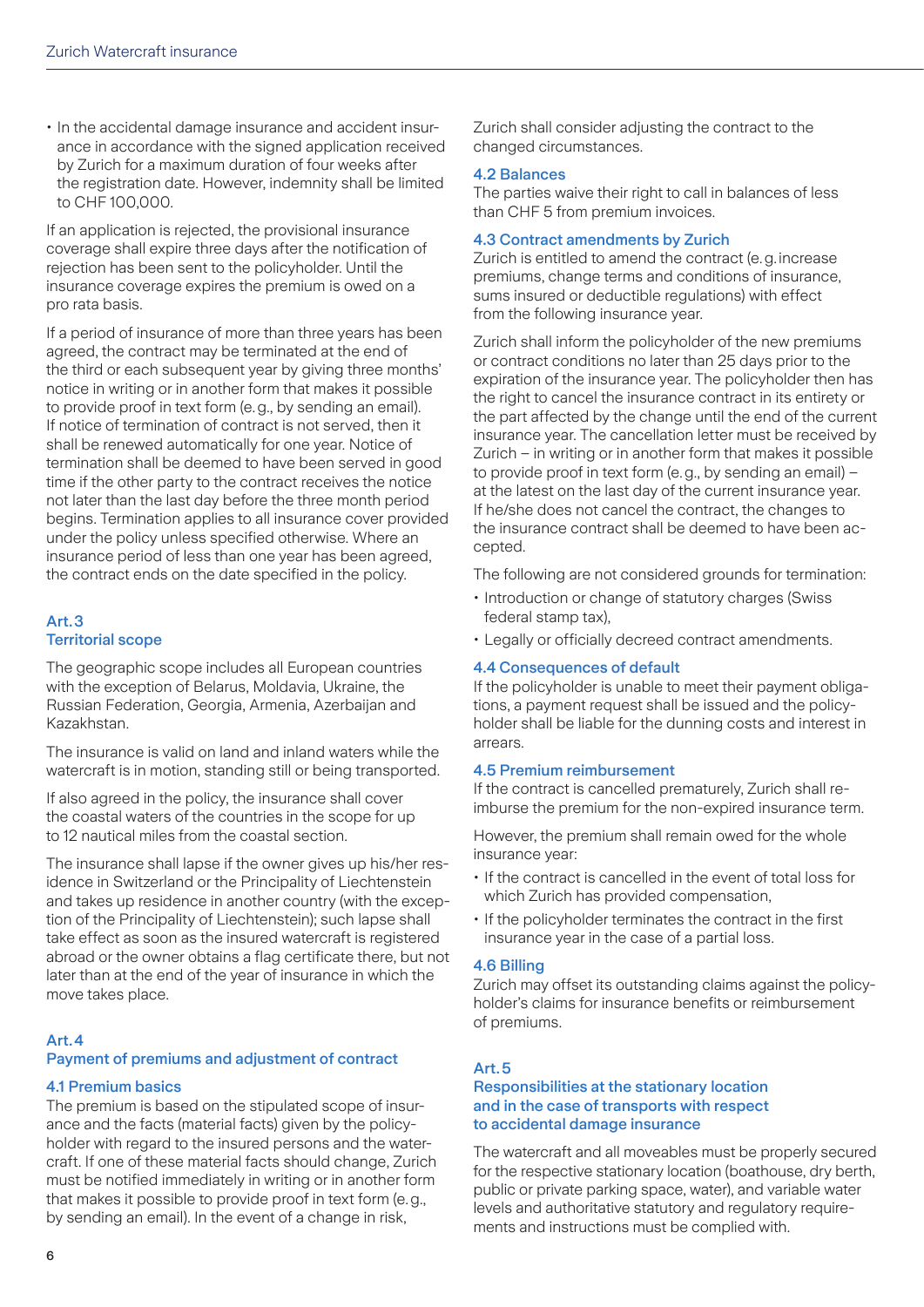<span id="page-6-0"></span>In the case of transport, the watercraft and the moveables must be loaded, secured or packed properly.

### Art.6

### Obligations in the event of a claim

### 6.1 Obligation to notify

The insured person is obliged to report the occurrence of loss to Zurich immediately by telephone or in writing and to support all investigations, in particular to issue the necessary powers of attorney and to hand over all the relevant documents. Zurich may, if necessary, request a written notification of claim.

The police must be notified in the following cases:

- Accidents involving bodily injury,
- Theft.

In all other cases Zurich may in the particular case request a police report.

Zurich may demand that the insured file criminal charges or criminal complaint.

### 6.2 Liability insurance

Zurich shall conduct negotiations with the injured party. In the case of accidents abroad Zurich is authorized to entrust third parties with claims handling. The settlement of the claims of injured parties by Zurich shall in all cases be binding on the insured persons.

The insured may not recognize the claims of the injured party or make payments. Responsibility for conducting civil actions rests with Zurich.

### 6.3 Accidental damage insurance

Zurich shall be given the opportunity to inspect the damaged watercraft before and after the repairs. Otherwise, the benefit may be reduced or not paid at all.

### Art.7

### Consequences of breach of contract

Zurich may reduce or refuse payment of insurance benefits in case of breach of obligations by an insured person. This disadvantage shall not apply if the insured person can prove not being at fault for the breach of obligations in consideration of the circumstances or the breach had no effect on the occurrence of the event and the scope of benefits. Missed premium payments due to the premium payer's insolvency shall not be covered by this provision, e.g.they will not be considered a non-culpable act or omission.

### Art.8 Termination in the event of a loss

Both the policyholder and Zurich may terminate the contract after each event of a loss for which insurance benefits are payable. The policyholder may terminate the contract in writing or in another form that makes it possible to provide proof in text form (e.g., by sending an email), no later than 14 days after he/she has received notification of payment. Zurich must issue notice of termination the latest at the same time as payment of a claim is made.

Unless specified otherwise in the termination notice issued by either party, termination shall apply to all insurance cover provided under the policy. Insurance coverage ends 14 days after the respective counterparty receives notice of termination.

### Art.9

#### Assignment of claims

Before they have definitely been ascertained, the rights to the insured benefits may neither be assigned nor pledged without Zurich's explicit agreement.

### Art.10 Place of Jurisdiction

In the event of disputes, the policyholder or beneficiary may elect one of the following as the place of jurisdiction:

- Zurich,
- The place of residence/domicile of the policyholder or entitled claimant in Switzerland or the Principality of Liechtenstein.

### Art.11

### Economic, trade and financial sanctions

Zurich does not provide coverage and is not obliged to make payments or provide benefits or services if applicable economic, trade and financial sanctions would be violated.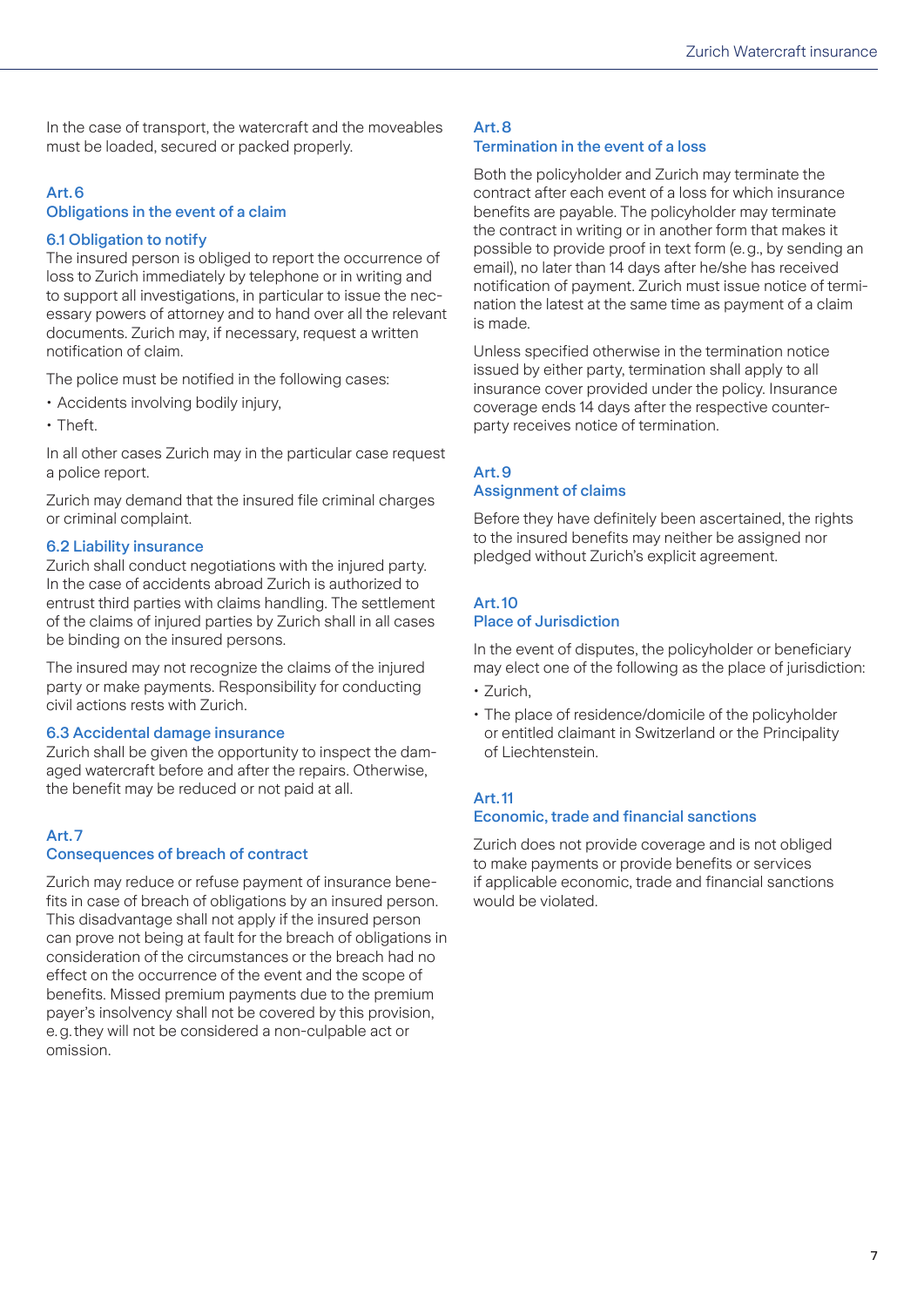# <span id="page-7-0"></span>Third party liability insurance

### Art.101 Scope of insurance

### 101.1 Insured third-party liability and damage

The insurance covers claims for damages which are made against an insured person by virtue of the statutory liability provisions in respect of:

- Death of or injury to persons (bodily injury),
- Death of or injury to animals and destruction of or damage to property (property damage).

### Causes of damage

The insurance covers also damage caused:

- By persons drawn by the watercraft insured,
- By objects drawn or pushed by the watercraft insured,
- By the dinghy insured if a separate ship registration is not required for the dinghy,
- By the means of transport for the watercraft or dinghy if it is not subject to Swiss Road Traffic Act (RTA),
- By buoys (together with gear),
- In the case of providing aid after accidents involving these watercrafts,
- In the case of embarking and disembarking from the watercraft.

### 101.2 Loss prevention costs

If, because of an unforeseen event, the occurrence of an insured loss is immediately imminent, the coverage shall also cover those costs which the insured person incurs in taking appropriate measures to prevent this loss.

### 101.3 Gross negligence coverage

Zurich shall dispense with exercising its right of recovery against the insured if the occurrence of loss is caused as a result of gross negligence. However, Zurich shall exercise its right of recovery against the insured if the damage:

- Is caused when in a state of inebriation or when unfit to drive or
- Due to particularly flagrant disregard of the speed limit.

When exercising its right of recovery the severity of the negligence will be taken into account.

### Art.102 Insured persons

The insurance covers:

- The policyholder, the owner, the keeper, the boat driver of the watercraft and the users,
- The crew and assistants,
- The persons drawn by the watercraft.

### Art.103 Insurance benefits

Zurich shall pay justified claims and protect the insured against unjustified claims. The injured party has the right to assert its claims directly against Zurich.

The benefits are limited to the sum insured as stated in the policy, interest on the loss or damage, lawyers' fees and court costs.

### Art.104

### **Exclusions**

No insurance coverage is provided for:

### 104.1 Property damage and owner's and keeper's claims

Claims due to bodily injury and property damage suffered by the owner and keeper of the watercraft insured, damage to the insured watercraft or means of transport, as well as damage to items attached to this watercraft or to animals and items conveyed, drawn or pushed by in this watercraft. This coverage also includes damage to items which other persons carry with them, in particular luggage and similar effects;

### 104.2 Bodily injury to drawn persons

Claims asserted against the insured party by drawn persons (e.g.water skiers) due to bodily injury, if not agreed additionally;

### 104.3 Races and similar rides

Claims arising from accidents at races or regattas for which there is separate liability insurance;

### 104.4 Unlawful trips

The third-party liability of the boat driver who does not hold the legally required driver's license or of persons who surrender the insured watercraft to the driver, although they should have been able to detect these deficiencies;

### 104.5 Unauthorized trips

The third-party liability in connection with trips that have not been legally or officially authorized and the third-party liability of persons who have used the watercraft entrusted to them for trips for which they were not authorized to undertake;

### 104.6 Joy rides

The third-party liability of persons who have misappropriated the insured watercraft and the liability of the boat driver who knew or could have known that the watercraft had been misappropriated;

### 104.7 Criminal offences

Claims arising from accidents in connection with the intentional or attempted commission of criminal offences and misdemeanors;

### 104.8 Nuclear energy

Claims arising out of damage for which liability is subject to the legislation on nuclear energy.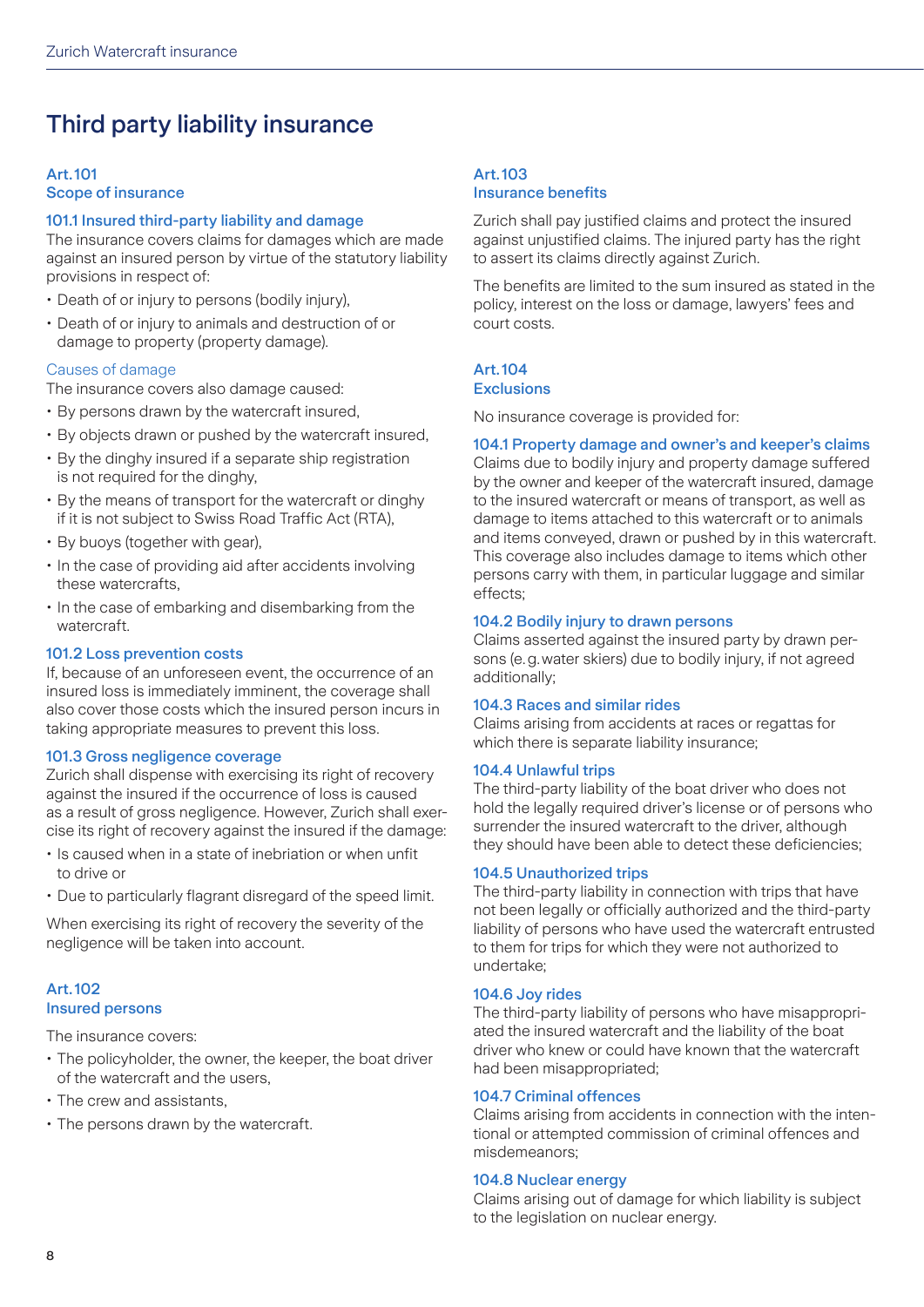### <span id="page-8-0"></span>Art.105 **Recovery**

The legal provisions give the injured party the right to make his/her claims directly against Zurich. For this reason, the exclusions under

- Art.104.4 Unlawful trips,
- Art.104.5 Unauthorized trips,
- Art.104.6 Joy rides,
- Art.104.7 Criminal offences

cannot be held against the injured party.

If legal or contractual reasons limit the insurance coverage (e.g.trips in a state of inebriation) or annul the insurance coverage (e.g.trips without the legally required driver's license), Zurich may demand the return of part or all of the costs it has incurred from the insured. Likewise, Zurich may demand the return of the costs it has incurred if it has to render benefits although the insurance has already expired.

### Accidental damage insurance

### Art.201 Insured property

The insurance covers damage to the declared watercraft, to the permanently attached accessories, installed motor and the statutorily or officially prescribed equipment where such occurs against the will of the policyholder and the boat driver.

In a separate agreement it is possible to insure:

- An uninstalled motor (outboard motor),
- Sail,
- Tarp,
- Dinghy,
- Means of transport (trailer),
- Loose accessories and personal belongings.

### Art.202 Insured events

If agreed, the insurance coverage shall include a:

- Comprehensive insurance (partial casco and forcible damage) or
- Partial casco insurance.

### 202.1 Forcible damage (collision)

The insurance covers damage caused by sudden and violent external means, in particular by impact, collision, stranding and running aground. The insurance also covers damage due to wind pressure (gusts), capsizing, sinking, swamping, even if such damage is the consequence of damage due to the operation of the watercraft, breakage or wear and tear; damage due to willful acts (except for cosmetic errors related to painting and polishing) by persons other than the legitimate users.

### Coverage for gross negligence

If the collision damage is caused due to gross negligence, Zurich will not reduce the benefits. However, if the damage is caused:

- When in a state of inebriation or when unfit to drive, without this being a case of the type described in Art.206.7, or
- Due to particularly flagrant disregard of the speed limit,

the benefits shall be reduced depending on the gravity of the fault.

### 202.2 Partial casco

### a) Theft

The insurance covers the loss, destruction of or damage to the property insured as a result of theft, use without permission or robbery in terms of criminal law. This list is exhaustive and conclusive.

The insurance also covers damage due to attempted theft, attempted use without permission or attempted robbery.

Use without permission by persons living in the same household as the policyholder is not considered to be loss or damage resulting from theft.

Theft of fuel is not insured.

### b) Fire

The insurance covers damage caused by fire, explosion, lightning, short circuits and fire extinguishing activities.

Singeing damage, however, is not insured.

Damage to electronic and electrical appliances and components is only insured if it has not been caused by an internal defect.

During the period of warranty fire damage is only insured if no claims can be made under the warranty.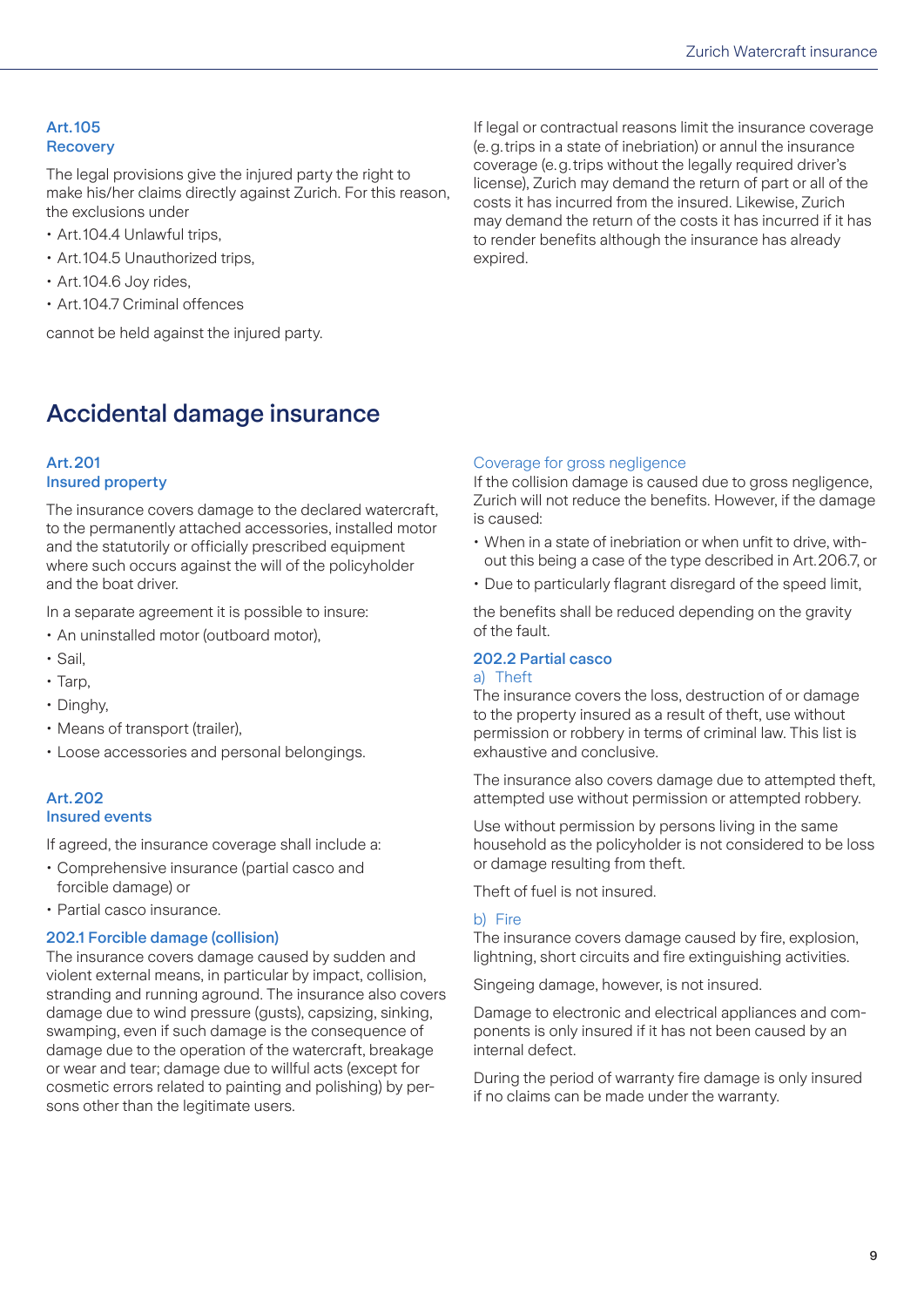### <span id="page-9-0"></span>c) Glass

The insurance covers loss or damage to breakage of parts of insured objects made of glass or materials used as glass substitutes.

### d) Natural hazards

The insurance covers loss or damage as a direct consequence of:

- Storm (= wind of a velocity of at least 75km/h), hail,
- Rockslides or falling stones, landslides,
- High water, floods,
- Avalanches, snow slides, falling ice, snow pressure.

All other loss or damage caused by natural hazards is excluded.

The insurance also covers loss or damage caused by falling aircraft such as airplanes, spacecraft or parts thereof.

The partial casco insurance covers damage caused by natural hazards only on land. If agreed additionally in the policy, damage caused by natural hazards is also insured when the watercraft is stationary in water.

If comprehensive insurance has been agreed, the insurance coverage for damage caused by natural hazards shall extend both to the land and water.

### 202.3 Loose accessories and personal belongings

Damage to loose accessories and personal items of the passengers are co-insured if they are:

- Damaged at the same time as the watercraft,
- Stolen from the covered and tied-down watercraft, from the closed cabin or from the storage compartment secured against theft.

The following items are not insured: Cash; bank and postal debit cards, store cards, and credit cards; travel tickets and passes; securities; savings books; precious metals; items of jewelry; motor vehicles, as well as any hardcopy or electronically stored data files or records. The same applies to food and animals. Nor shall any indemnity be paid for items of sentimental value.

### Insured Pets

If pets are injured on board of the insured watercraft or they are injured by being thrown out of the watercraft, Zurich shall pay the necessary expenses for veterinary treatment up to a maximum of CHF 5,000 per event.

### Art.203 Insurance benefits

### 203.1 Partial loss

If the insured property is damaged through an insured event, Zurich shall pay the reasonable costs of repair, taking into consideration the condition and age of the watercraft.

Policyholders may use the repair shop of their choice. If Zurich cannot reach an agreement with the repair shop commissioned by the Policyholder concerning the proposed cost estimate, Zurich reserves the right to obtain an additional quote from a recognized and reputable repair shop and to pay the estimated costs to the Policyholder.

If lack of maintenance, wear and tear or preexisting damage, construction or fabrication error has substantially increased the costs of repair, or if the repair has substantially improved the condition of the watercraft, the Policyholder shall bear a reasonable portion of these costs.

Tires on the means of transport shall be indemnified on the basis of their degree of wear.

If the policyholder declares replacement prices at an amount which is too low, at the time of the conclusion of the contract, the insurance benefits shall be reduced proportionally.

If the claimant is entitled to pre-tax deductions, the valueadded tax component shall be deducted.

If payment is made without any repairs being carried out, the calculated repair costs shall be reimbursed exclusive of VAT.

### 203.2 Total loss

Zurich shall pay benefits according to the compensation scales below if:

- The repair costs exceed the cash value of the insured property,
- The watercraft that has been used without permission is not recovered within 30 days of Zurich receiving notification of the theft.

The compensation for outboard motors, sails, tarps, dinghy and means of transport shall always be determined on the basis of scale A. This also applies in the case of partial damage, if such must be replaced by new ones.

The scale applying to the insured watercraft is entered in the policy.

### Compensation scales

In % of declared replacement prices

| Year of service                  | Scale A                              | Scale B    |
|----------------------------------|--------------------------------------|------------|
| during the 1 <sup>st</sup> year  | 100%                                 | 100%       |
| during the 2 <sup>nd</sup> year  | 100%-80%                             | 100%       |
| during the 3 <sup>rd</sup> year  | 80%-75%                              | 100%       |
| during the 4 <sup>th</sup> year  | 75%-65%                              | 100%       |
| during the 5 <sup>th</sup> year  | 65%-55%                              | 100%-95%   |
| during the 6 <sup>th</sup> year  | 55%-45%                              | 95%-90%    |
| during the 7 <sup>th</sup> year  | from 7 <sup>th</sup> year cash value | 90%-85%    |
| during the 8 <sup>th</sup> year  |                                      | 85%-80%    |
| during the 9 <sup>th</sup> year  |                                      | 80%-75%    |
| during the 10 <sup>th</sup> year |                                      | 75%-70%    |
| during the 11 <sup>th</sup> year |                                      | 70%-65%    |
| during the 12 <sup>th</sup> year |                                      | 65%-60%    |
| during the 13 <sup>th</sup> year |                                      | 60%-55%    |
| during the 14 <sup>th</sup> year |                                      | 55%-50%    |
| during the 15 <sup>th</sup> year |                                      | 50%-45%    |
| from the 16 <sup>th</sup> year   |                                      | cash value |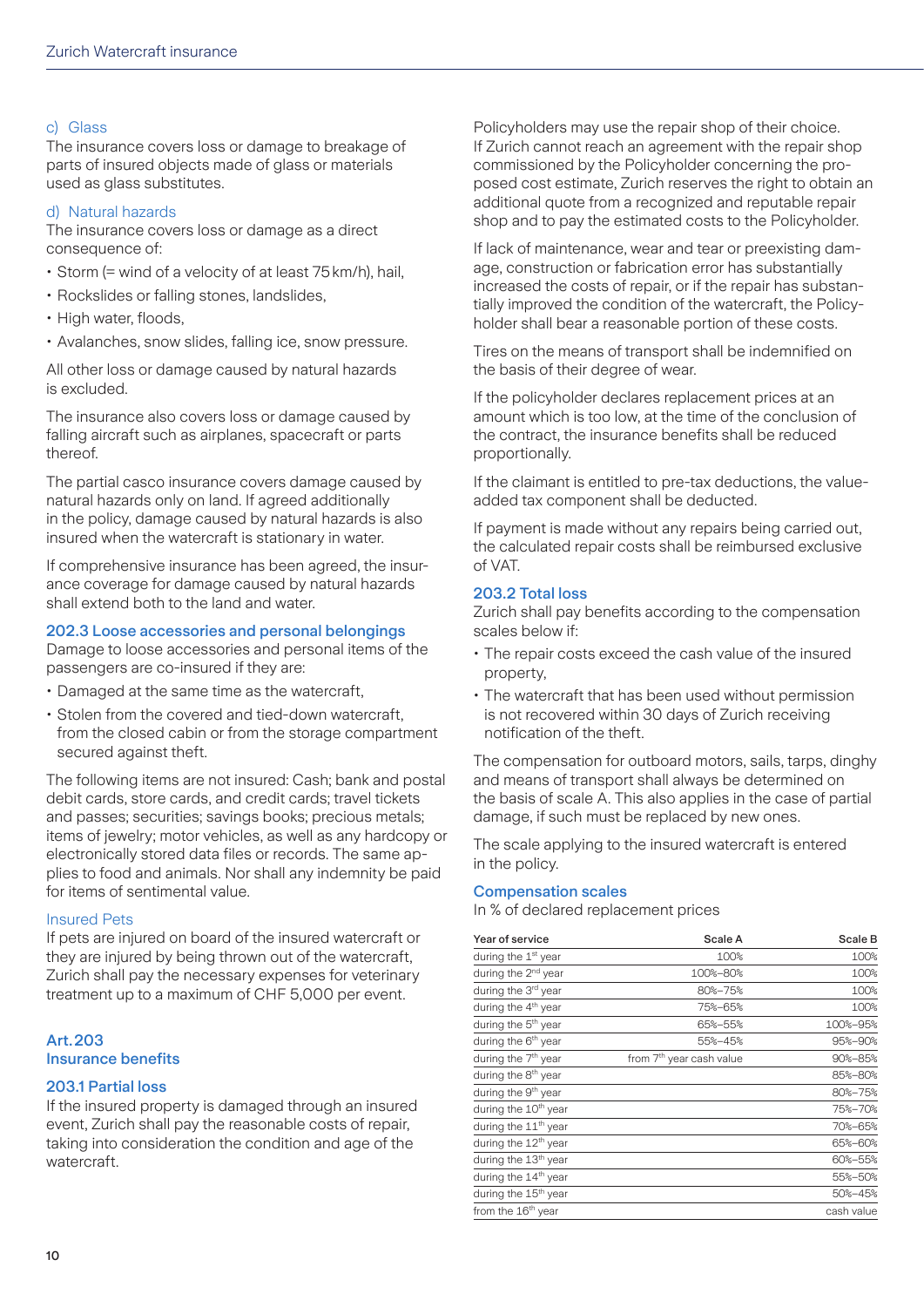<span id="page-10-0"></span>The cash value is the actual value of the watercraft or the insured objects at the time of the occurrence of loss. If no agreement can be reached on the amount of the cash value, the compensation shall be specified by a jointly determined, independent expert.

If the cash value is higher than the indemnity resulting from the table, the cash value shall be compensated. In each case, however, the replacement price specified in the policy shall be the maximum liability.

Preexisting, but unrepaired damage shall be deducted from the indemnity.

The benefit shall always be reduced by the value of the unrepaired watercraft or the unrepaired property. If this amount is not deducted from the maximum liability, the wreck shall become the property of Zurich when payment is made.

If the claimant is entitled to deduct input tax, the valueadded tax component shall be deducted.

### 203.3 Costs

In the case of an insured occurrence of loss, Zurich shall also pay:

- The customs duty,
- Up to the amount of compensation for total damage, the costs required for the salvaging, towing and transporting of the watercraft to the next repair workshop or recycling center.

Zurich shall also pay the costs of the required measures for rescuing the watercraft up to CHF 2,000, even without an insured occurrence of loss.

### 203.4 Indemnity in the event of the theft of the watercraft

If a watercraft that has been taken without permission is recovered within 30 days of Zurich receiving notification of the theft, Zurich will bear the costs of any necessary repair, except in the case of a total loss.

### 203.5 Loose accessories and personal belongings as well as statutorily or officially prescribed equipment

Zurich shall pay the costs of repair, but no more than the amount necessary in order to purchase an item of equivalent value at the time of the occurrence of loss. The maximum liability shall be reduced by the residual value.

The insurance benefits shall be limited to the specified sum insured in the policy.

The stolen items shall become the property of Zurich once payment has been made.

If stolen items are subsequently recovered, the compensation, less a lump sum for a possible reduction in value, shall be repaid to Zurich, or the items shall be placed at Zurich's disposal.

### 203.6 Reduction of benefits

Zurich shall be entitled to reduce or refuse benefits, insofar as it is entitled to do so under the Swiss Federal Law on Insurance Contracts (ICA).

If the insured event has been caused through gross negligence or intent by someone living in the same household as the Policyholder or claimant, Zurich reserves the right to refuse or reduce benefits to the amount that would be payable if the damage had been caused by the Policyholder or the claimant.

### Art. 204 Deductible

The policyholder must cover the agreed deductible in the case of forcible damage.

### Art.205

### Premium based on loss experience

The comprehensive insurance shall fall under system F or Z, depending on the agreement, while the partial casco insurance falls under system Z.

|          | Premium rate                         | % of the basic premium                  |
|----------|--------------------------------------|-----------------------------------------|
| System F |                                      | 50%                                     |
|          | っ                                    | 60%                                     |
|          | З                                    | 70%                                     |
|          | 4                                    | 80%                                     |
|          | 5                                    | 90%                                     |
|          |                                      | 100%                                    |
| System Z | irrespective of the loss experience. | The premium shall always amount to 100% |

The system, the annual base premium and the premium rate at the beginning of the contract are listed in the policy. System F is based on the following rules:

If no event of a loss leading to compensation or a provision occurs during an observation period of 12 months, which ends three months prior to the due date for the annual premium, the premium for the following insurance year shall be calculated according to the next-lower premium rate until the lowest rate on the scale has been achieved.

On the other hand, each claim resulting in an indemnity or a reserve shall entail an upward adjustment by 3 premium rates in the scale in the following year of insurance, at most, however, up to the highest premium rate 6.

If the insurance comes into force less than 6 months prior to the expiry of the current period of observation, the premium rate for the next year of insurance shall remain unchanged if no event of a loss is reported.

Accidents which occur during the period from the date of the application to the inception of the insurance shall be taken into account by subsequent adjustment of the premium rate.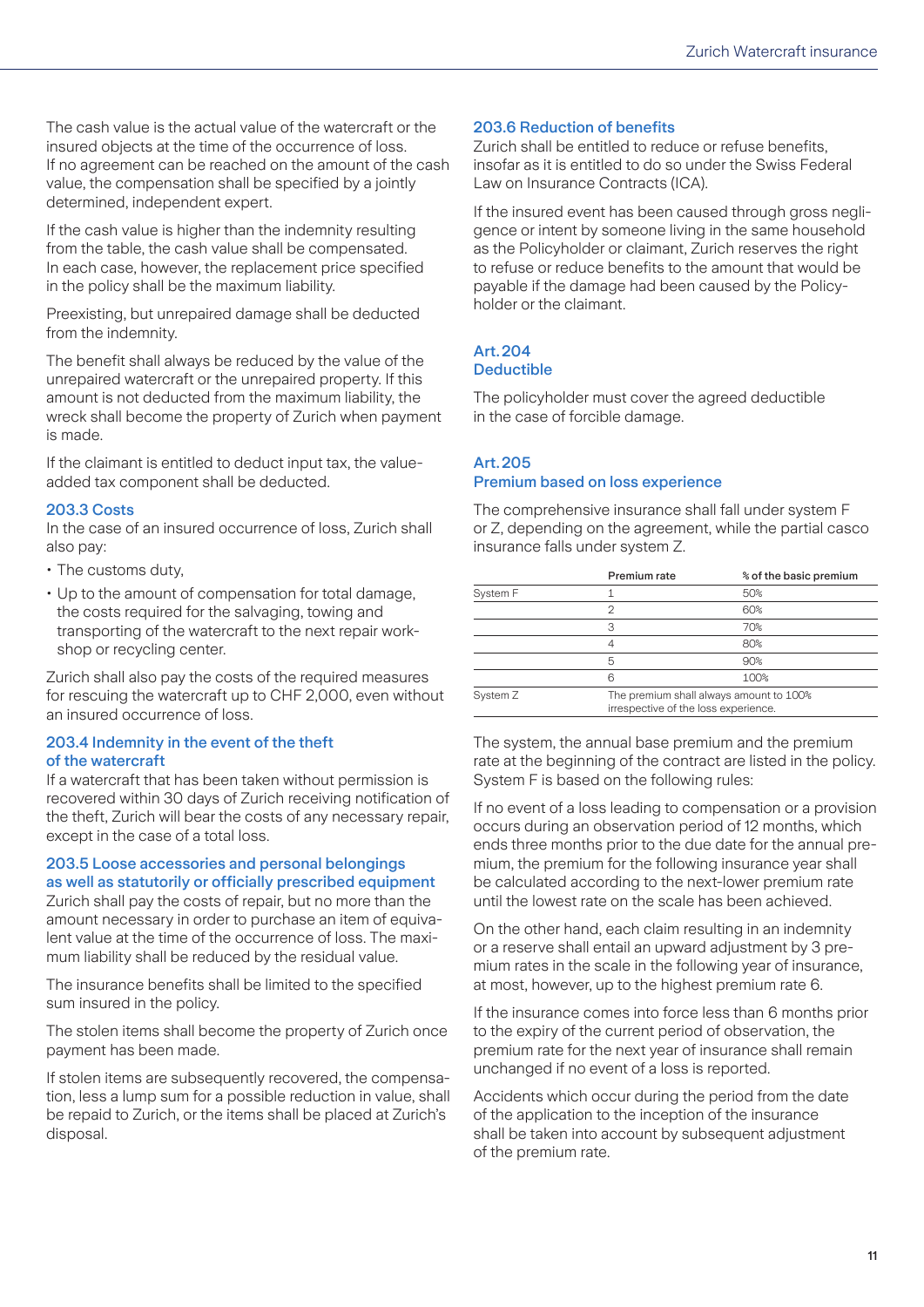<span id="page-11-0"></span>There will be no increase in the premium level as a result of:

- Partial casco damage,
- Events of a loss in which no payments are made or the policyholder reimburses the losses incurred within 30 days of learning about them, the premium level will be rectified,
- Forcible damage (collision) for which the insured person is not responsible in any way and for which the replacement value indemnity was covered 100% by the colliding party or his/her third party liability insurer.

### Art.206 **Exclusions**

The insurance does not cover:

### 206.1 Damage due to vehicle operation

- Loss or damage due to vehicle operation, breakage and wear and tear;
- Damage due to inappropriate handling and due to the use of inappropriate fuels or fluids;
- Damage due to lack of oil;
- Damage due to lack of or the freezing of coolant;
- Damage exclusively affecting the tires of the means of transport or the batteries;
- Damage due to swelling of wooden boats;
- Damage caused by loaded goods (except following an event insured due to collision);

### 206.2 Indirect damage

Indirect damage such as reduced usability, efficiency or racing performance, depreciation in value, costs for downtime, storing over winter, loss of usage;

### 206.3 Damage due to transport

Damage from scratching, pressure, polish or paintwork that occurs during transport if such damage is not due to an accident involving the means of transport, force majeure or theft;

### 206.4 Races and other events

Loss:

- In the case of participation in club-external sailboat regattas, if not agreed additionally;
- In the case of participation in motor race competitions and in official training;
- In the case of wild water trips or passing over weirs;

### 206.5 Illegal driving

Loss or damage caused while the watercraft is being driven by a person who is not in possession of the driver's license as required by law, provided that the insured person should have been aware that this was the case;

### 206.6 Unauthorized driving

Damage if, journeys are not permitted by law or not allowed by the authorities;

### 206.7 Unfit to drive

Damage if, at the time of the accident, the boat driver has a blood alcohol level of 1.6‰ (minimum value) or more or is unfit to drive due to the influence of medication with a narcotic effect or the influence of drugs. If an alcohol breath test has been performed, the same applies for a breath alcohol concentration of 0.80mg/l or more;

### 206.8 Criminal offences

Damage in connection with the intentional or attempted commission of criminal offences and misdemeanors;

### 206.9 State of emergency

Loss due to:

- The impact of changes in temperature, particularly ice, earthquake, tsunami, volcanic eruptions or damages resulting from nuclear stations or devices, unless it can be proved that the loss or damage has no connection with these events;
- Military events independently of whether they have an impact on the territory of the warring countries or outside of them, breaches of neutrality, revolution, rebellion, uprising;
- Civil unrest (acts of violence against individuals or objects at riotous assemblies, riots or disturbances) unless it can be credibly shown that reasonable precautions were taken to prevent such damage;
- Events while requisitioned by the authorities.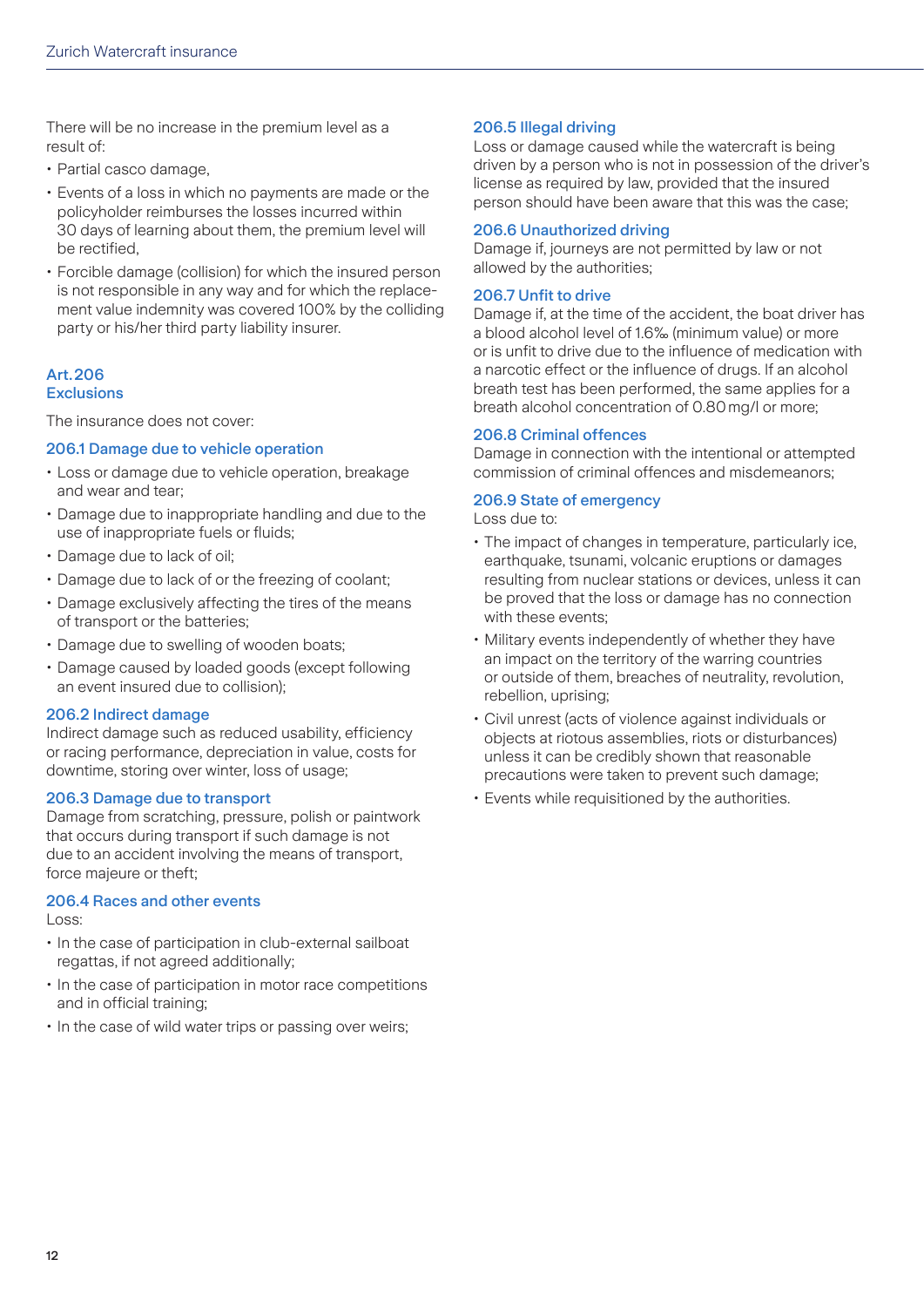### <span id="page-12-0"></span>Accident insurance

#### Art.301 Persons insured

All persons on board of the insured watercraft and all drawn persons are insured.

The insurance covers individuals who render assistance to passengers at accidents or breakdowns of the insured watercraft. However, members of the police force, sea rescue service, paramedics or fire department are not insured.

### Art.302 Insured accidents

Accidents are deemed to be any bodily injury to persons insured within the meaning of the Swiss Federal Law on Accident Insurance (UVG):

- During usage of the insured watercraft and in the case of use of the dinghy, means of transport or buoys,
- During the provision of assistance to persons in other watercrafts in the case of accidents or breakdowns,
- While working on the watercraft under the condition that the watercraft is located in water,
- While entering or leaving the waters close to shore, including rigging up and derigging.

The following are deemed equivalent to accidents:

- The involuntary inhalation of gases, fumes or vapors,
- Frostbite, heat-stroke, sun-stroke, as well as damage to health through ultraviolet rays (with the exception of sunburn) or drowning.

### Art.303 Insurance benefits

Zurich shall pay the benefits listed in the policy as follows:

### 303.1 In the event of death

If an insured person dies as a result of an accident, Zurich shall pay the agreed sum insured to the following beneficiaries in the following order of entitlement:

- 1. The spouse or registered partner,
- 2. The children, in equal shares,
- 3. The parents, in equal shares,
- 4. The grandparents, in equal shares,
- 5. The siblings in equal shares.

If there are no entitled beneficiaries, only the funeral costs shall be paid in an amount of up to 30% of the lump-sum death benefit.

If an insured person dies as the result of an accident and leaves at least one child who is a minor the lump-sum death benefit shall be increased by 50%.

### 303.2 In the event of disability

If an insured person becomes disabled as a result of an accident, Zurich shall pay the agreed indemnity. This shall depend on the degree of disability and the provisions of the Swiss Federal Law on Accident Insurance (UVG). The degree of disability can never be more than 100%.

Temporary damage to health will lead to an appropriate reduction in the benefit once the degree of disability has been determined.

The degree of disability shall be determined on the conclusion of medical treatment but no later than 5 years after the date of the accident and shall be indemnified as follows:

| Degree of disability | Benefit% | Degree of disability     | Benefit% |
|----------------------|----------|--------------------------|----------|
| 100                  | 225      | 62                       | 111      |
| 99                   | 222      | 61                       | 108      |
| 98                   | 219      | 60                       | 105      |
| 97                   | 216      | 59                       | 102      |
| 96                   | 213      | 58                       | 99       |
| 95                   | 210      | 57                       | 96       |
| 94                   | 207      | 56                       | 93       |
| 93                   | 204      | 55                       | 90       |
| 92                   | 201      | 54                       | 87       |
| 91                   | 198      | 53                       | 84       |
| 90                   | 195      | 52                       | 81       |
| 89                   | 192      | 51                       | 78       |
| 88                   | 189      | 50                       | 75       |
| 87                   | 186      | 49                       | 73       |
| 86                   | 183      | 48                       | $71\,$   |
| 85                   | 180      | 47                       | 69       |
| 84                   | 177      | 46                       | 67       |
| 83                   | 174      | 45                       | 65       |
| 82                   | 171      | 44                       | 63       |
| 81                   | 168      | 43                       | 61       |
| 80                   | 165      | 42                       | 59       |
| 79                   | 162      | 41                       | 57       |
| 78                   | 159      | 40                       | 55       |
| 77                   | 156      | 39                       | 53       |
| 76                   | 153      | 38                       | 51       |
| 75                   | 150      | 37                       | 49       |
| 74                   | 147      | 36                       | 47       |
| 73                   | 144      | 35                       | 45       |
| 72                   | 141      | 34                       | 43       |
| 71                   | 138      | 33                       | 41       |
| 70                   | 135      | 32                       | 39       |
| 69                   | 132      | 31                       | 37       |
| 68                   | 129      | 30                       | 35       |
| 67                   | 126      | 29                       | 33       |
| 66                   | 123      | 28                       | 31       |
| 65                   | 120      | 27                       | 29       |
| 64                   | 117      | 26                       | 27       |
| 63                   | 114      | 25 and less <sup>1</sup> |          |

Indemnity according to the degree of disability.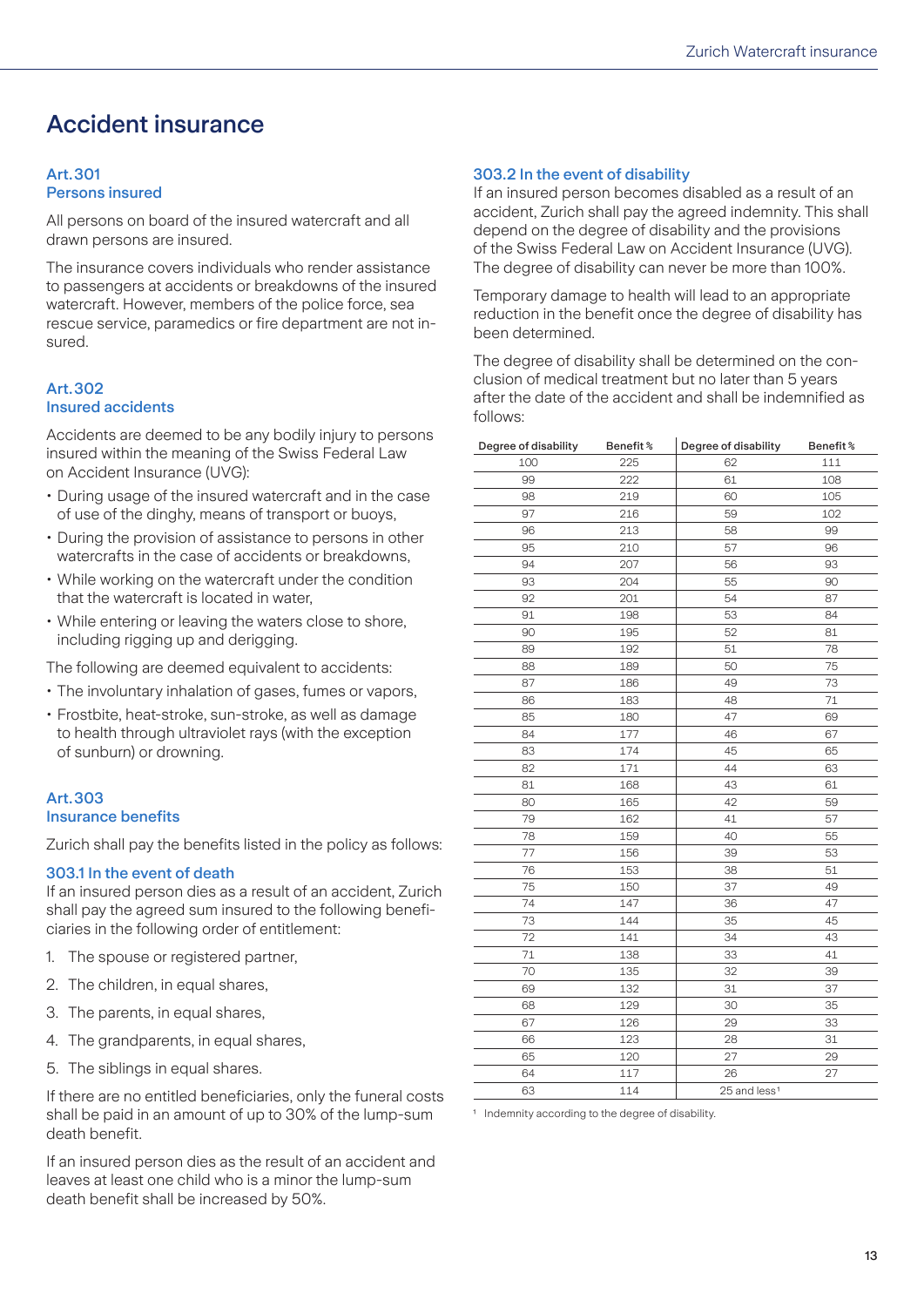### <span id="page-13-0"></span>303.3 Daily allowance

Zurich shall pay the agreed daily allowance if the insured person is unable to work and this is confirmed by a medical certificate; the allowance shall also be paid on Sundays and public holidays. The daily allowance shall be reduced appropriately in the case of partial inability to work. The daily allowance shall be paid for a maximum of 730 days within 5 years of the accident date and/or only until disability payments begin.

### 303.4 Daily allowance in case of hospitalization

During any necessary stay at a hospital or health retreat prescribed by a physician, Zurich shall pay the agreed daily allowance, in addition to the other benefits for a maximum of 730 days within 5 years of the accident date.

### 303.5 Medical expenses

For a period of 5 years from the date of the accident Zurich shall indemnity the injured person for the necessary costs of:

- Treatment given or prescribed by a doctor or dentist,
- In-patient treatment in the private ward of a hospital,
- Sanatorium cures prescribed by a doctor,
- The daily deduction made under social security law for maintenance costs while staying at hospitals and clinics,
- Home nursing care prescribed by a doctor,
- Psychological treatment by a qualified physician or psychologist up to a maximum of CHF 2,000; furthermore medically prescribed driving lessons from a qualified driving instructor up to a maximum of CHF 1,000 insofar as such measures become necessary in connection with a crash or the sinking of the insured watercraft,
- The cost of renting mobility aids and appliances for patients,
- The initial purchase of prostheses, spectacles, hearing aids and orthopedic aids and appliances or the costs of their repair or replacement (replacement cost) if they are damaged or destroyed due to an event that results in medical treatment being needed,
- Transportation by aircraft, if this is absolutely essential for medical or technical reasons,
- Search operations up to a maximum of CHF 10,000 per insured person,
- Operations for the rescue of the insured persons or operations to recover bodies.

If the insured person is also entitled to benefits under a social security scheme, Zurich will only bear the costs that are not covered under such insurance.

Deductibles and franchises under social insurances are not covered.

#### Art.304 **Exclusions**

The following are not insured:

- Accidents on journeys where the watercraft is being used without authorization (joyriding etc.) as well as
- Events in accordance with
	- Art. 206.4 Races and other events,
	- – Art.206.5 Illegal driving,
	- – Art.206.6 Unauthorized driving,
	- Art. 206.7 Unfit to drive, as the driver's claims are affected,
	- Art. 206.8 Criminal offences,
	- Art. 206.9 State of emergency.

### Art.305 Over-occupied watercraft

If, at the time of the accident, the number of passengers on board is greater than the number allowed by the authorities, the compensation shall be reduced proportionately, except in the case of medical expenses. Three children under the age of 12 are counted as two adults.

### Art.306 Offsetting liability claims

The benefits for death, disability, the daily allowance and the daily allowance for hospitalization shall be paid out in addition to benefits due under third party liability insurance.

These benefits, however, shall be offset against the indemnity for liability claims if the benefits in the event of liability can be partially or entirely recovered from the owner, keeper or the boat driver.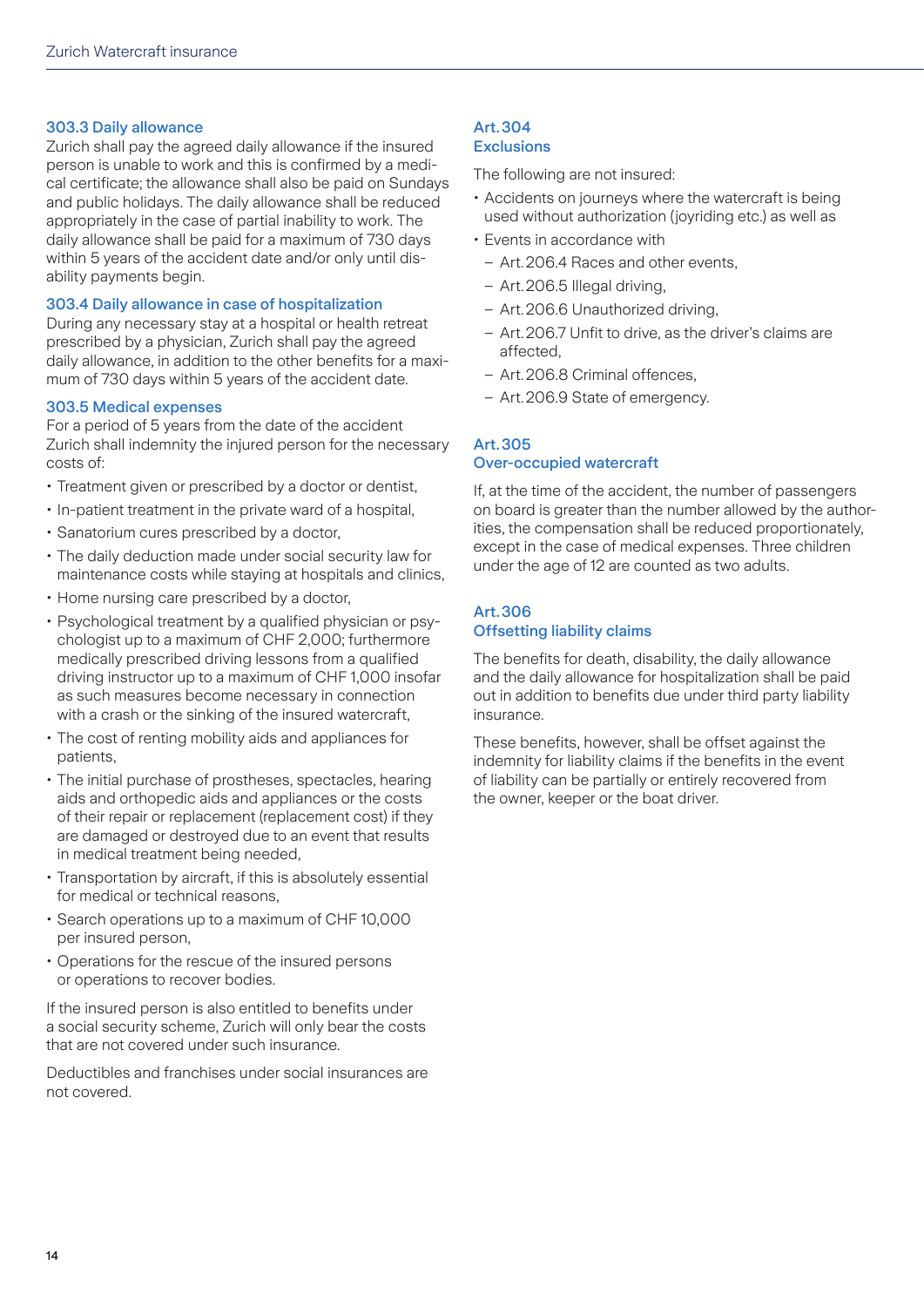### <span id="page-14-0"></span>**Glossary**

### **Watercraft**

Watercrafts are regarded as all types of boats or other watercraft or machines intended for moving forward on or under the surface of the water such as motorboats, yachts, sailboats, rowboats and waterborne machines.

### Year of service

A year of service shall be the 12-month period calculated from the date on which the watercraft was first put on the road. The time which has elapsed within a year of service up to the time of occurrence of the loss shall be calculated on a pro rata basis.

### Commercial nature

A watercraft shall be deemed to have a commercial nature if it is used to convey passengers or goods in exchange for money or if it generates a regular income through being hired out to third parties.

### Gross negligence

Gross negligence shall be understood to mean a serious violation of the generally applicable obligation to observe due diligence that affects a loss event.

### Replacement price

Price of a new, equivalent or similar watercraft with the same equipment as at the time of the conclusion of the contract.

### Certificate of insurance

The certificate of insurance serves as confirmation of the existence of mandatory third party liability watercraft insurance and will be sent to the cantonal authorities (Shipping Offices) electronically.